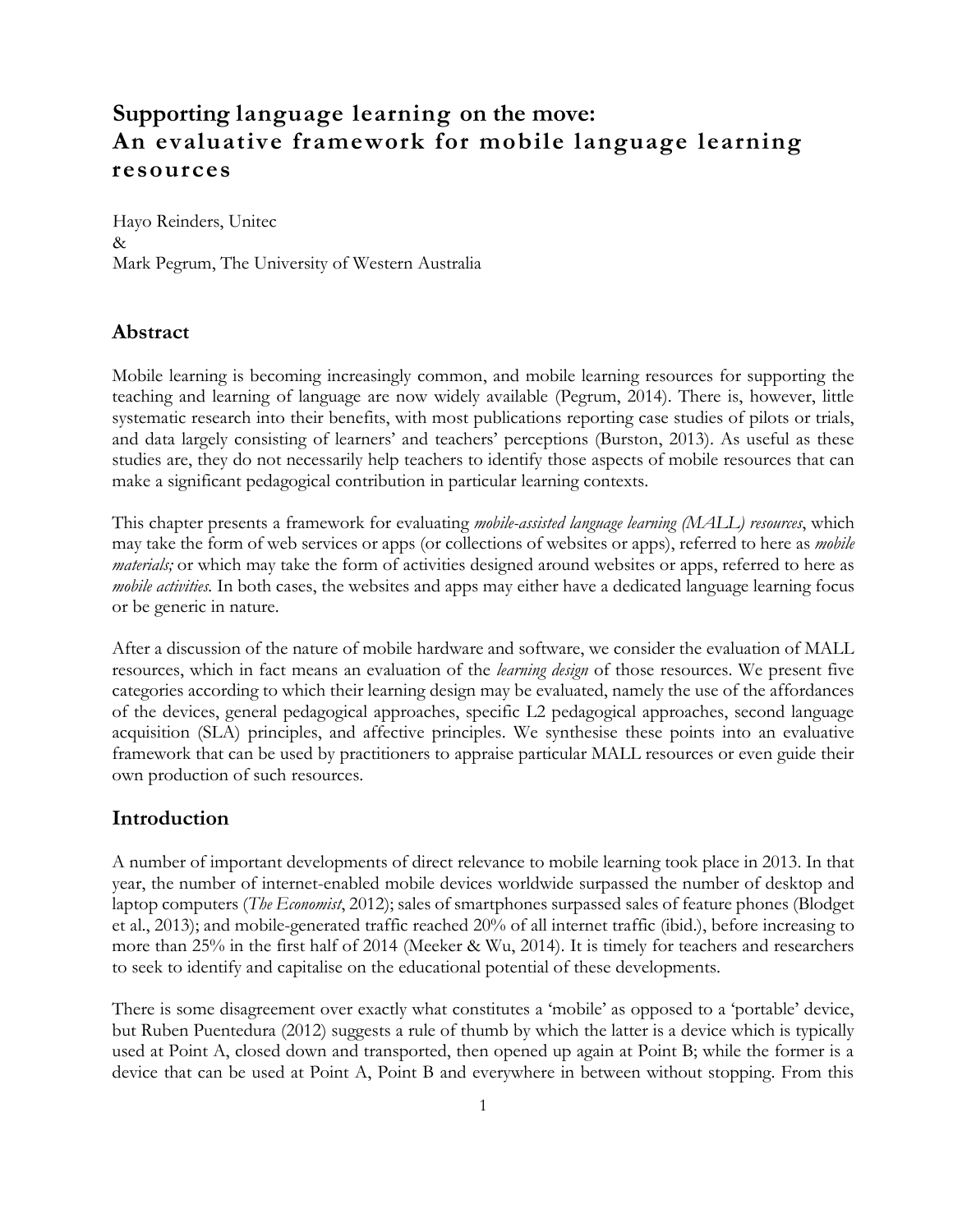perspective, today's most common mobile devices include mobile phones or cellphones (both feature phones and smartphones, with the latter running on mobile operating systems and being largely appdriven) and tablets. Older mobile devices, which are becoming less common as their functionality is subsumed into smartphones and tablets, include personal digital assistants (PDAs) and MP3 players. Newer mobile devices which are beginning to emerge include wearables such as fitness trackers (often in the form of wrist bands), smartwatches and smart glasses (or augmented reality glasses). While laptops, especially smaller notebooks and netbooks, share some similarities with mobile devices, they in fact fall into Puentedura's portable category.

Smart mobile devices have a range of input mechanisms, thanks to the move towards natural user interfaces which can be operated by touch, gesture and voice. These devices also allow optical recognition of text, quick response (QR) codes and other augmented reality (AR) markers; they are location-aware, thanks to inbuilt GPS receivers, compasses, gyroscopes and accelerometers; and they can pick up signals from Bluetooth, radio frequency identification (RFID) and NFC (near field communication) tags. Output modes include the visual, auditory and haptic (that is, tactile output, such as the vibration of a phone).

There are two main ways to engage in learning with a mobile device. The first involves using a general web browser to access websites, some of which may have been optimised for mobile access; the second involves downloading dedicated, single-purpose pieces of software called apps, which are normally sourced from online app stores. Apps provide a smoother, more streamlined experience, with most social media platforms and many educational services offering app versions, and increasing numbers adopting an app-first or app-only approach. At the same time, however, end users often find themselves with less control over their online experience than on the wider web 2.0, and with far less ability to move easily between apps, which effectively operate as walled gardens isolated from each other and the wider web (Pegrum, 2014). Some educators worry that the kind of active, collaborative learning facilitated by web 2.0 is being eroded by a slick, corporatized 'appification' of the web (Quitney Anderson & Rainie, 2012), leading to a learning landscape populated by individually purchased, independently used, standalone apps training limited sets of knowledge or skills.

There are two categories of *mobile resources* (whether general m-learning or specific MALL resources) available to teachers and students. Firstly, there are *mobile materials*, in the form of web services or apps (or collections of websites or apps); and secondly, there are *mobile activities*, in the form of activities designed around websites or apps (see Table 1).

*Mobile materials* include dedicated web services and apps that are content-specific and don't require adaptation for language learning. In many cases, not only the content but often the pedagogy has already been designed into these sites and apps. Particularly in the case of apps, the pedagogy tends to be somewhat traditional, leaning towards information transmission and especially behaviourism (Murray & Olcese, 2011; Oakley et al., 2012; Searson, 2014; UNESCO, 2012). As with m-learning in general, the vast majority of available MALL materials are underpinned by "a behaviorist, teacher-centred, transmission model of instruction" despite the potential for "more innovative constructivist, collaborative, learner-centred instruction" (Burston, 2014, p.344; cf. Beatty, 2013).

Some more recent apps are overlaid with social networking and sharing channels which offer more active learning options, and simple app design is now coming within the reach of teachers and students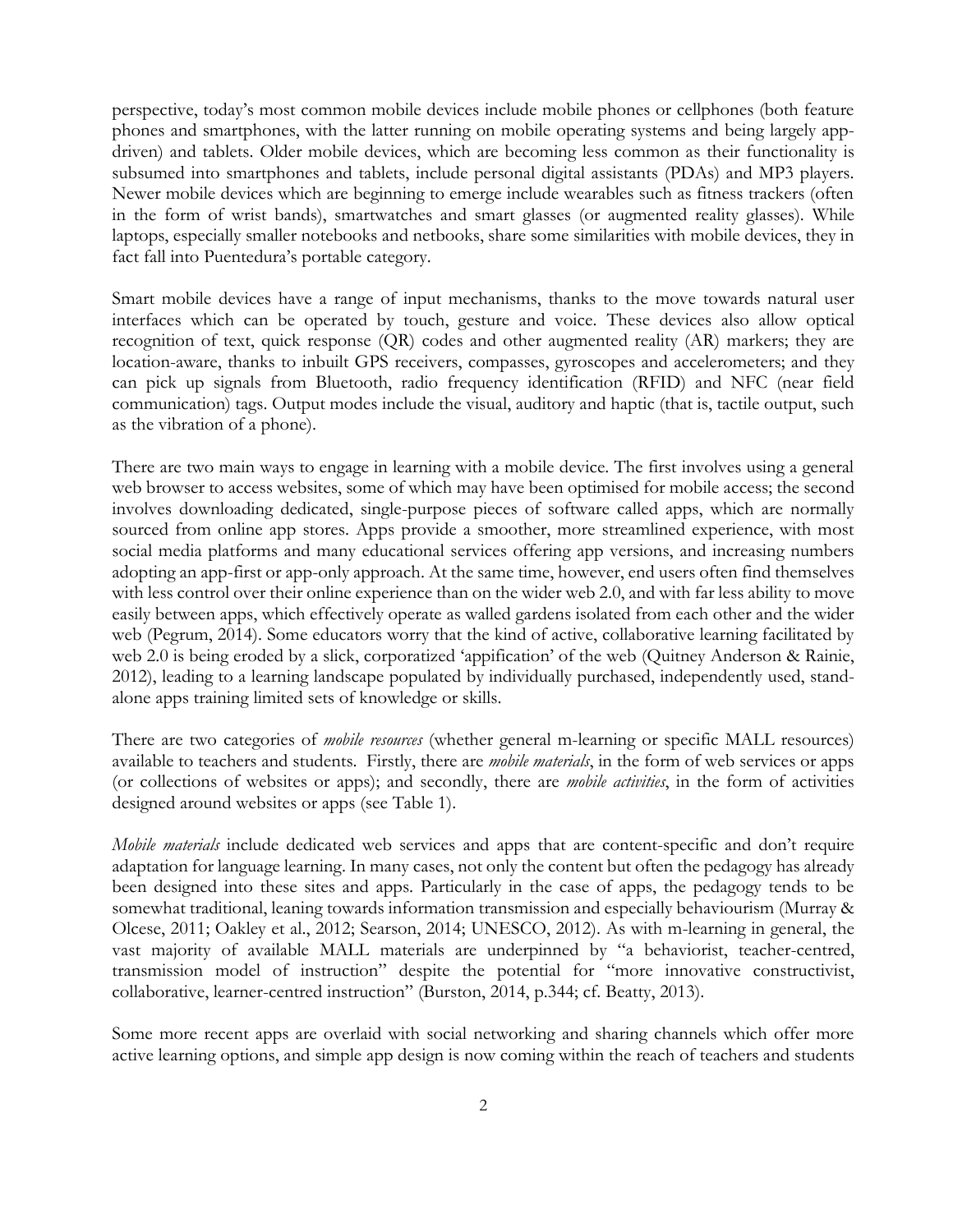thanks to the availability of easy-to-use app-building software (Miller & Doering, 2014), thus increasing the collaborative, constructivist potential. While dedicated language learning materials can be used in a standalone manner, they can of course also be incorporated into the design of broader mobile activities for language learning, which may have a more collaborative and/or constructivist orientation. Thus, a pedagogically limited information transmission app (say, an online dictionary) or a behaviourist app (say, a set of grammar drills) might form part of a larger collection or activity underpinned by a more sophisticated pedagogical design. Generic materials, like social networking services and videosharing sites, also offer many possibilities for active, collaborative learning, though they need to be adapted to different content areas (such as language learning) and their pedagogical use needs to be carefully considered in the overall design of a learning activity. Such learning activities may involve either a fully digital approach, or a blended approach where digital resources are combined with analogue materials in a face-to-face context.

| <b>Mobile Materials</b>  | Web-based              | App-based                                                                                                                                                                                                                                                                                                                               |
|--------------------------|------------------------|-----------------------------------------------------------------------------------------------------------------------------------------------------------------------------------------------------------------------------------------------------------------------------------------------------------------------------------------|
| Dedicated                | Dedicated web services | Dedicated apps                                                                                                                                                                                                                                                                                                                          |
| Generic                  | Generic web services   | Generic apps                                                                                                                                                                                                                                                                                                                            |
| <b>Mobile Activities</b> |                        |                                                                                                                                                                                                                                                                                                                                         |
| Dedicated                |                        | May use any combination of dedicated and/or generic web services and/or<br>apps within the design of a broader learning activity. If <b>only</b> generic web<br>services and/ or apps are used, they <b>must</b> be incorporated within the broader<br>design of a learning activity, which may be a fully digital or blended activity. |

#### **Table 1: Classification of Mobile Learning Resources**

Given the disjuncture between the promising future potential and the disappointing current reality of m-learning and MALL, it is important that educators have an evaluative framework which can guide them in assessing the benefits of the mobile resources they are considering using with their students, as well as guiding them in the design of mobile resources they may create themselves.

### **Evaluating MALL resources**

The evaluation of MALL resources ultimately comes down to an evaluation of the learning design of those resources. It has been noted in recent years that, with the increasing rollout of technology, there is a growing emphasis on the importance of learning design (Phillips, McNaught & Kennedy, 2012), with teachers increasingly being required to adopt the role of learning designers (Garcia, 2014; Hockly, 2013; Laurillard, 2012; Miller & Doering, 2014; Milrad et al., 2013). While it is true that the nature of the available access to hardware, software and connectivity, as well as various aspects of the hardware and software itself (such as input and output mechanisms with the former, or customization options with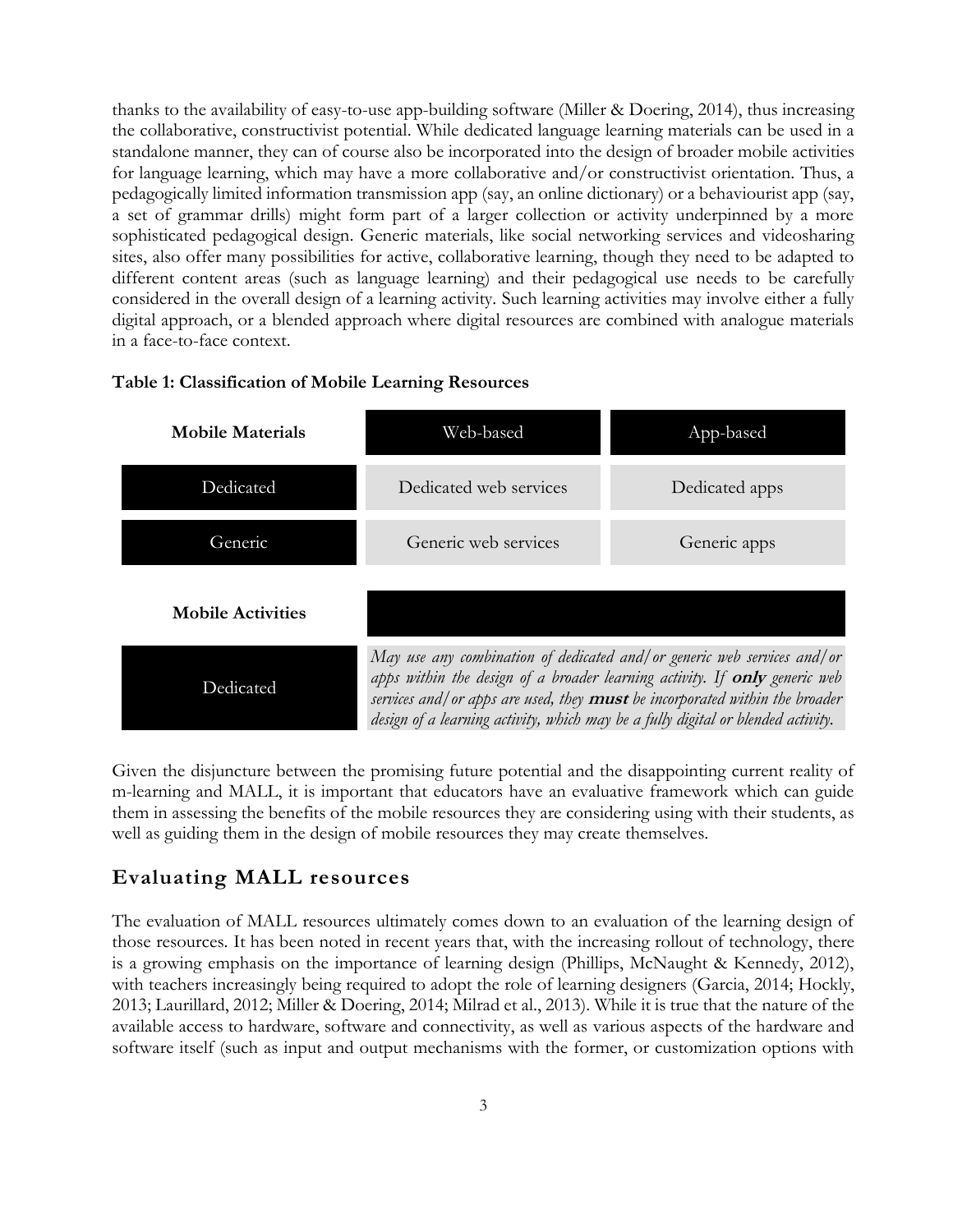the latter), have an impact on the learning that is possible, these elements fall outside the area of learning design and are not considered here, although we will return to them in our conclusion.

The learning design can be evaluated with respect to a number of categories: the extent to which the potential educational affordances of mobile devices are exploited in the learning design (see Category 1 in our framework); the extent to which the learning design corresponds to general pedagogical approaches (Category 2); the extent to which the learning design corresponds to specific L2 pedagogical approaches (Category 3); the extent to which the learning design corresponds to SLA principles (Category 4); and, finally, the extent to which the learning design takes into account affective principles (Category 5). While the measurement of learning outcomes is an important consideration in the implementation of MALL or indeed any learning resources, this is only possible post-implementation. Thus, while it may impact on subsequent reuse or redesign, it cannot influence initial use or design, and is therefore not considered here.

*Category 1: Affordances.* All technologies have their own particular affordances, that is, uses to which they seem to most readily lend themselves. For Klopfer, Squire, Holland, and Jenkins (2002), the key affordances are portability (which may allow distributed learning, for example), social interactivity (which may promote comprehensible input and output), context sensitivity (which may support situated learning), connectivity (which may foster networked learning), and individuality (which may encourage autonomous learning) (cf. also Klopfer & Squire, 2008). In a more recent perspective which partly echoes Klopfer et al. (2002), Dennen and Hao (2014) list the key affordances of mobile technologies as portability, connectivity, input devices and sensors (which may promote personalized learning and situated learning, as well as allowing more detailed and diverse feedback), and recording abilities (which may support situated and immersive learning).

Pegrum (2014) has suggested that mobile devices have at least three major sets of affordances which are relevant to learning, and which subsume many of the elements described in earlier accounts. Firstly, they allow *a linking of the local and the global:* we interact in and with our local environments while simultaneously remaining connected to global networks of resources and people, from whom we can learn about our local contexts and with whom we can share learning generated in our local contexts (thus, for example, there is support for distributed learning, situated learning and networked learning). Secondly, they allow *a linking of the episodic and the extended:* we can engage in bite-sized learning whenever and wherever we find ourselves with moments of downtime, but we can connect those bite-sized chunks into extended learning by simply taking up our learning where we left it off the next time a free moment arises (thus, amongst other things, there is support for autonomous learning). Thirdly, they allow *a linking of the personal and the social:* we make individual choices about our hardware and our software and can tailor our learning journeys to our own needs and preferences, but we can also hook into global networks and learning communities anytime and anywhere we please (again, there is support for autonomous and networked learning, as well as for specific SLA principles such as comprehensible input and output).

It is also important to consider the level of mobility of the devices. At the most basic level, only the *devices* are mobile while the *learners* and the *learning experience* are not, for example in a connected classroom where students use a class set of tablets while sitting at their desks. At a more sophisticated level, the *learners* also become mobile, for instance when they move around or between learning spaces to share their learning with peers; while such student mobility may foster collaboration and creativity, the *learning experience* itself is not mobile in that it could take place in any space or spaces, and remains unaltered by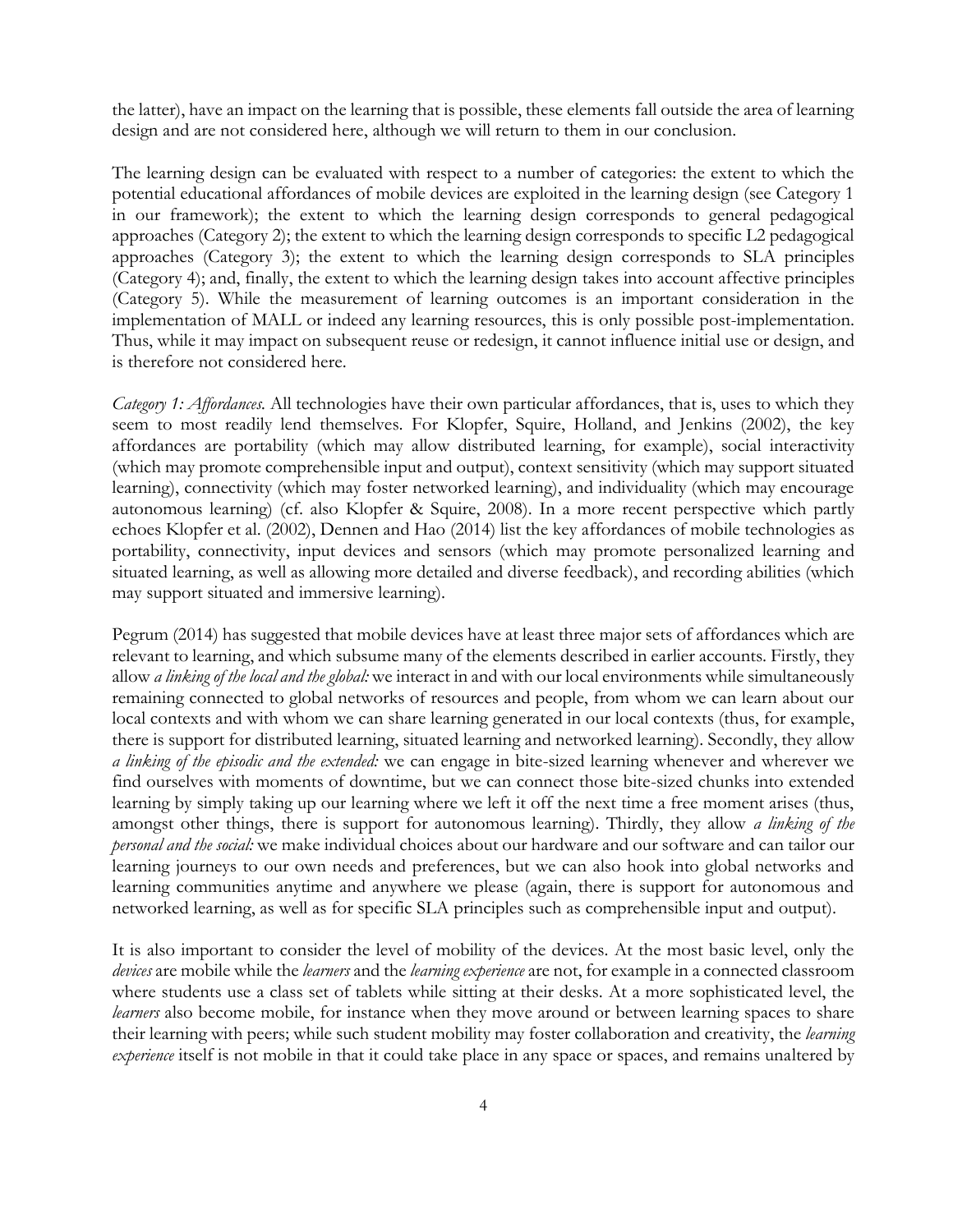those spaces. At a still more sophisticated level, the *learning experience* itself becomes mobile as the changing environment feeds into and alters the learning process, for example as students make annotated multimedia recordings of their surroundings which can be shared with and commented on by peers in online networks. The greater the overall level of mobility, the more fully the affordances of mobile technologies for learning are likely to be exploited, and the more closely their use is likely to align with contemporary pedagogical approaches, hence the importance of the criterion of *mobility* within Category 1 (see the framework below).

*Category 2: General pedagogical approaches.* As noted earlier, most MALL resources remain pedagogically very traditional, which leads Burston (2014) to comment: "MALL has yet to realize its full potential and … achieving this aim is more a matter of pedagogy than technology" (p.344). In light of this, it is vital to consider how MALL learning design relates to established pedagogical approaches, both general and L2-specific.

Over more than a century, but particularly over the last 30-40 years, we have seen a move away from *traditional pedagogical approaches* based on information transmission and behaviourism towards *progressive approaches* such as *social constructivism* (see Burston, 2014, as a MALL reference) and its many offshoots, like *inquiry-based learning* and *task-based learning*. These are based on the notion that individuals construct their understanding of the world by integrating new knowledge with existing knowledge as they engage in learning experiences and learning interactions with others. While this does not mean that there is no place in education for information transmission or behaviourist learning – notably for foundational content at lower levels, such as the vocabulary or grammar typically covered in drills and simple games – there is now a widespread recognition that this cannot be the whole picture of learning. At the progressive end of the spectrum, there is much more room for the kinds of active, collaborative learning that we know to be effective. There is also room for a range of recently emerging sociocultural approaches to learning, many of which sit comfortably with social constructivism (Pegrum, 2014). These include *situated learning*, which involves learning in real-world contexts (see Comas-Quinn, Mardomingo & Valentine, 2009, as a MALL reference); *embodied learning*, which involves taking into account the connection between the mind, the body and the wider environment (see Driver, 2012, as a MALL reference); *informal learning* (see Chen, 2013, as a MALL reference); and of course *student-centred learning* (see Burston, 2014, as a MALL reference). In addition, at this end of the spectrum there is room to incorporate a focus on the 21<sup>st</sup> century skills that are now regarded as increasingly essential (Gee, 2013; Mishra & Kereluik, 2011; NCTE, 2013; P21, n.d.): first and foremost, these are generally seen to include *creativity* and innovation, linked to entrepreneurship (Barber et al., 2012; Khan, 2012; Robinson, 2011; So, 2012; Zhao, 2012), along with *critical thinking* and problem-solving, *collaboration* and teamwork, and *autonomy* and flexibility (Pegrum, 2014). Naturally, there is some overlap between progressive pedagogical approaches and 21st century skills approaches, and indeed between individual approaches and skills within these categories.

*Category 3: L2 pedagogical approaches.* There are a number of recent L2 pedagogical approaches which are widely regarded as particularly effective in the teaching of languages. They generally sit comfortably with social constructivism and other progressive approaches, of which they are sometimes a more specific inflection, and they generally sit comfortably with each other. The *communicative approach* represents a move towards authentic, situated interaction in line with SLA principles (see Category 4 below) (see Pegrum, 2014, as a MALL reference). The *task-based approach* focuses on situated meaning and the achievement of real-life goals, and technology has been shown to be a good potential fit to enable its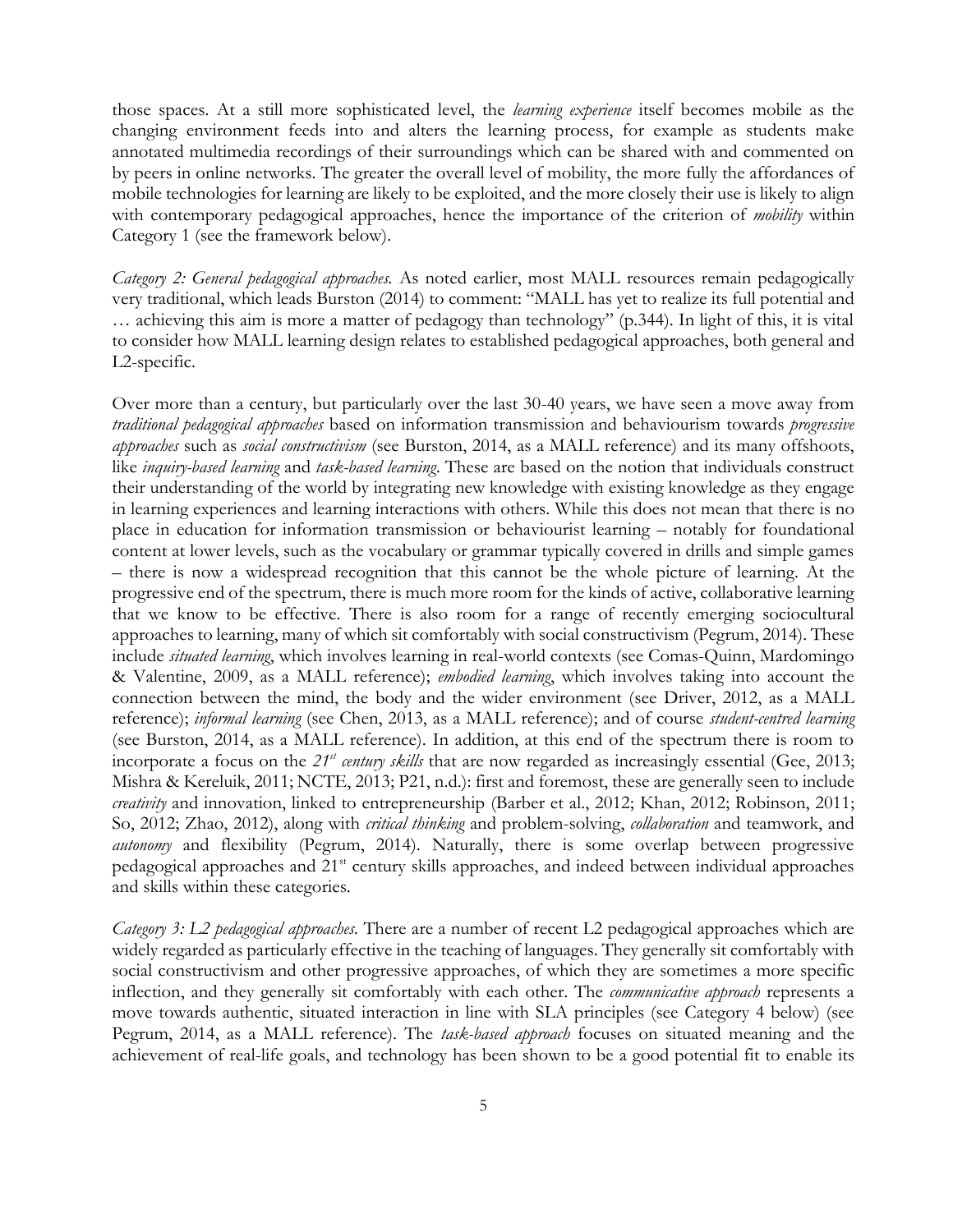implementation (see Thomas & Reinders, 2011, as a MALL reference). An *intercultural (communicative) competence approach* or *intercultural literacy approach* goes beyond simply learning about other cultures (or cultural learning) and focuses on situated intercultural interactions (see Palfreyman, 2012, as a MALL reference).

*Category 4: SLA principles.* SLA research over many years has identified a number of core principles as essential to language learning. These include *comprehensible input*, *comprehensible output*, *negotiation of meaning*  in interaction, and *noticing* of new language, the last of which can be promoted through corrective *feedback* (e.g., Ellis, 2005). Kukulska-Hulme and Bull (2009) have linked MALL to noticing, while Burston (2014) points out that in the design of at least one MALL project, constructivism has been directly linked to noticing. Many MALL projects and resources capitalize on the ability of mobile devices, which at their most sophisticated can track our learning in real-world contexts, to provide a wide range of detailed, automated feedback, which can and should be complemented by human feedback (Pegrum, 2014). Progressive pedagogical approaches and their specific L2 inflections can be employed in such a way as to make room for all of the above SLA principles. These principles are often foregrounded in combination in the MALL literature (e.g., Blake, 2008; Holden & Sykes, 2012; Nah et al., 2008; Potter, 2011; Reinders & Wattana, 2012).

*Category 5: Affective principles.* It is widely accepted that affective factors play an important role in language learning. Teachers have explored many strategies for increasing students' *engagement* and motivation through the use of interesting, relevant resources (Beres, 2011) and *lowering their affective filters* (see Edge, Searle, Chiu, Zhao & Landay, 2011).

Mobile design guidelines developed over recent years have taken many of the learning affordances and pedagogical possibilities of mobile devices into account in varying combinations (e.g., Herrington, Herrington & Mantei, 2009; Sharples et al., 2009). Our own framework, outlined below, has a slightly different aim as it focuses on evaluation rather than design, but it nevertheless details a set of principles which could be considered in the design phase of mobile resources.

### **The Framework**

Based on the foregoing analysis of affordances, pedagogies and principles, we have developed a framework for evaluating the learning design of *mobile resources* for language teaching and learning, whether those resources are *mobile materials* like websites or apps, or collections of websites or apps, or *mobile activities* designed around websites or apps. It is important to evaluate a mobile resource at the macro level; that is, while a website or app used alone may be evaluated in isolation, a collection should be evaluated at the level of the whole collection, and an activity incorporating one or more websites or apps should be evaluated at the level of the whole activity.

The evaluation framework consists of five different categories, subdivided into criteria which may be rated on a continuum from 1-5 (with the exception of two criteria with higher scores, in Categories 1 and 2 respectively, as explained in the table notes), resulting in a total score for each criterion, each category, and the mobile resource as a whole. Brief explanations of each criterion are given under 'Evaluating MALL resources' above. Of course, this is necessarily an inexact science, with educators being required to estimate scores on the various continua to achieve a total. Absolute scores are not important in themselves, but where two or more resources are compared, the resource with a higher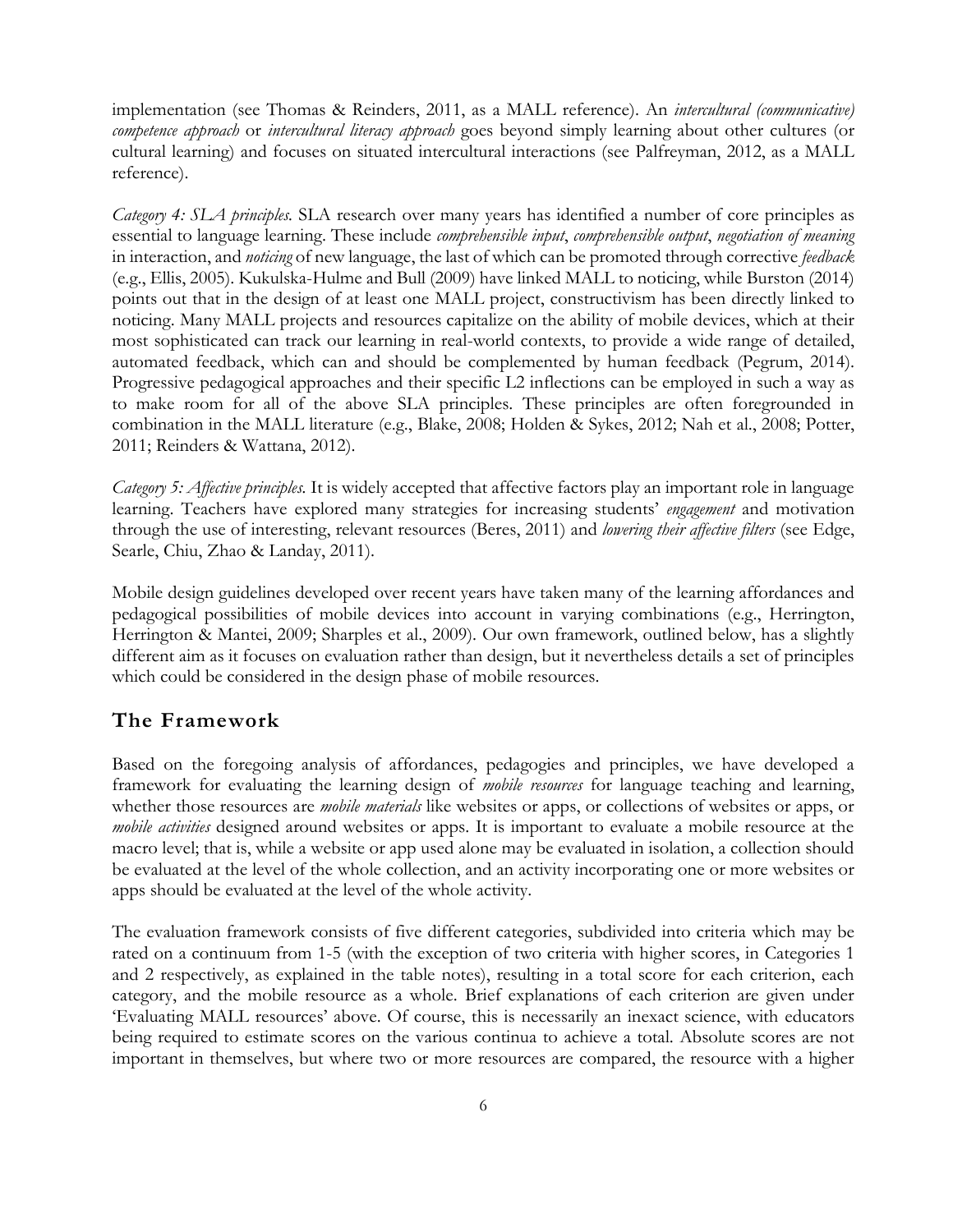score is likely to be the one with more sophisticated pedagogical potential. Continua or even categories considered irrelevant may be omitted, but the act of evaluating a resource against multiple criteria and categories may encourage practitioners to exploit mobile resources – or design activities – so as to improve them in as yet unconsidered ways.

| Criteria                                                                |                                                                                                  |                | <b>Evaluation Continuum</b> |                                                                                                                                |    | Score |
|-------------------------------------------------------------------------|--------------------------------------------------------------------------------------------------|----------------|-----------------------------|--------------------------------------------------------------------------------------------------------------------------------|----|-------|
| Category 1: Educational Affordances exploited in Learning Design (1/50) |                                                                                                  |                |                             |                                                                                                                                |    |       |
|                                                                         | $\mathbf{1}$                                                                                     | 2              | $\overline{3}$              | $\overline{4}$                                                                                                                 | 5  |       |
| Local learning                                                          | little potential for local learning $\Leftrightarrow$ much potential for local<br>learning       |                |                             |                                                                                                                                |    |       |
|                                                                         | $\mathbf{1}$                                                                                     | $\overline{2}$ | $\mathfrak{Z}$              | $\overline{4}$                                                                                                                 | 5  |       |
| Global learning                                                         | little potential for global learning $\Leftrightarrow$ much potential for<br>global learning     |                |                             |                                                                                                                                |    |       |
|                                                                         | $\mathbf{1}$                                                                                     | 2              | $\overline{3}$              | $\overline{4}$                                                                                                                 | 5  |       |
| Episodic learning                                                       |                                                                                                  |                | episodic learning           | little potential for episodic learning $\Leftrightarrow$ much potential for                                                    |    |       |
|                                                                         | 1                                                                                                | $\overline{2}$ | $\overline{3}$              | $\overline{4}$                                                                                                                 | 5  |       |
| <b>Extended</b> learning                                                | little potential for extended learning $\Leftrightarrow$ much potential for<br>extended learning |                |                             |                                                                                                                                |    |       |
|                                                                         | $\mathbf{1}$                                                                                     | 2              | $\overline{3}$              | $\overline{4}$                                                                                                                 | 5  |       |
| Personal learning                                                       | little potential for personal learning $\Leftrightarrow$ much potential for<br>personal learning |                |                             |                                                                                                                                |    |       |
|                                                                         | 1                                                                                                | $\overline{2}$ | $\mathfrak{Z}$              | $\overline{4}$                                                                                                                 | 5  |       |
| Social learning                                                         | little potential for social learning ⇔ much potential for<br>social learning                     |                |                             |                                                                                                                                |    |       |
|                                                                         | $\overline{4}$                                                                                   | 8              | 12                          | 15                                                                                                                             | 20 |       |
| Mobility*                                                               |                                                                                                  |                |                             | devices mobile $\Leftrightarrow$ devices & students mobile $\Leftrightarrow$ devices,<br>students & learning experience mobile |    |       |

*\* Note: it is suggested that this criterion should be scored more highly than the others in this category, since it is arguably the most important, as explained under 'Evaluating MALL resources' above.*

**Category 2: General Pedagogical Design (\_\_/50)**

| Constructivist learning $*$ |  | behaviourist learning $\Leftrightarrow$ social constructivist learning |  |
|-----------------------------|--|------------------------------------------------------------------------|--|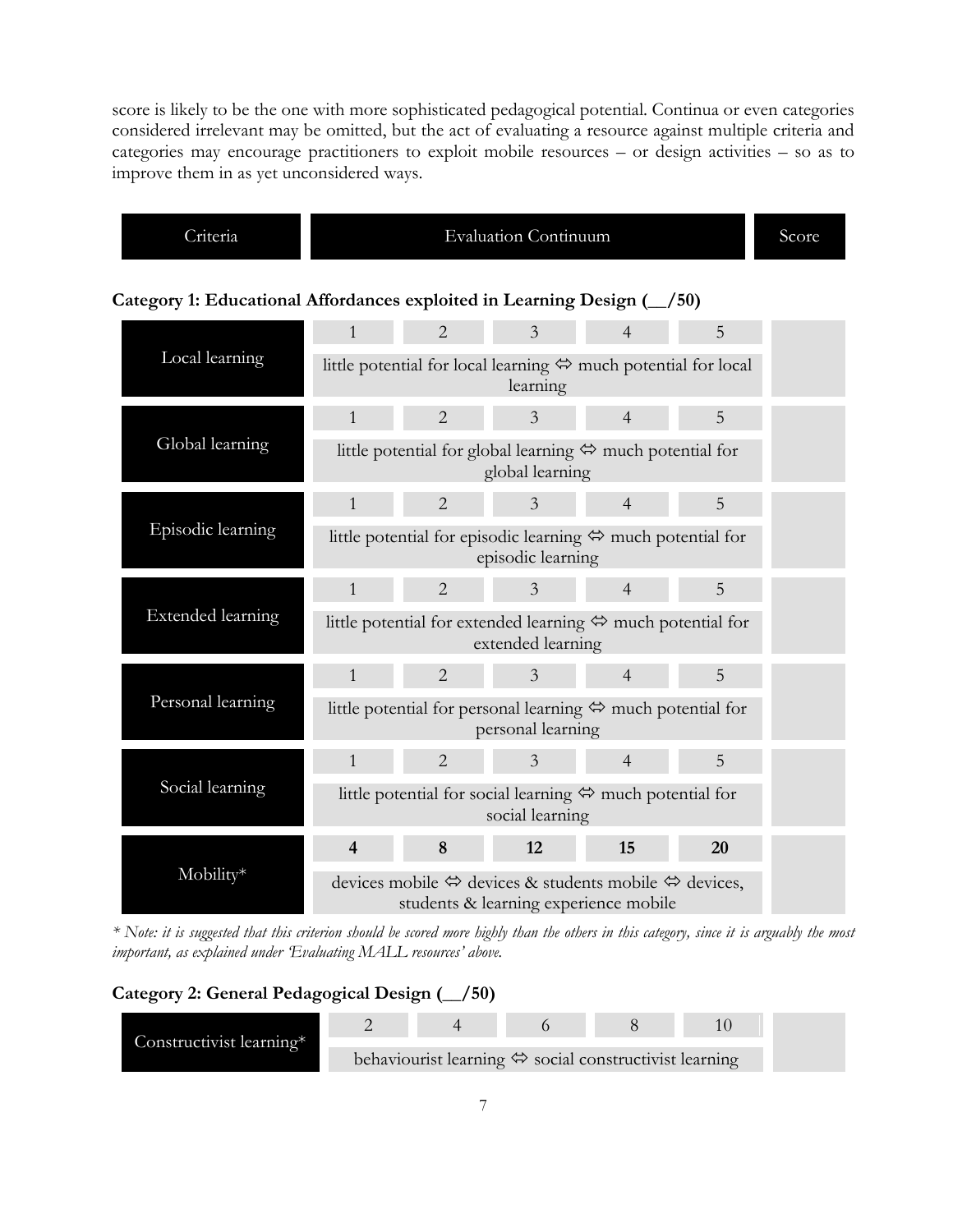| Situated learning                     | $\mathbf{1}$                                                                                            | $\overline{2}$ | $\overline{3}$ | $\overline{4}$ | 5 |
|---------------------------------------|---------------------------------------------------------------------------------------------------------|----------------|----------------|----------------|---|
|                                       | abstract learning $\Leftrightarrow$ situated learning                                                   |                |                |                |   |
| Embodied learning                     | $\mathbf{1}$                                                                                            | $\overline{2}$ | 3              | $\overline{4}$ | 5 |
|                                       | disembodied learning $\Leftrightarrow$ embodied learning                                                |                |                |                |   |
| Informal learning                     | $\mathbf{1}$                                                                                            | 2              | $\mathfrak{Z}$ | $\overline{4}$ | 5 |
|                                       | little informal learning $\Leftrightarrow$ much informal learning (may be<br>alongside formal learning) |                |                |                |   |
| Student-centred learning              | $\mathbf{1}$                                                                                            | $\overline{2}$ | $\overline{3}$ | $\overline{4}$ | 5 |
|                                       | teacher-centred learning ⇔ student-centred learning                                                     |                |                |                |   |
| 21C skills: Creative<br>learning      | $\mathbf{1}$                                                                                            | $\overline{2}$ | $\overline{3}$ | $\overline{4}$ | 5 |
|                                       | uncreative learning $\Leftrightarrow$ highly creative learning                                          |                |                |                |   |
| 21C skills: Critical<br>learning      | $\mathbf{1}$                                                                                            | $\overline{2}$ | $\mathfrak{Z}$ | $\overline{4}$ | 5 |
|                                       | uncritical learning $\Leftrightarrow$ critical learning                                                 |                |                |                |   |
| 21C skills: Collaborative<br>learning | $\mathbf{1}$                                                                                            | 2              | 3              | $\overline{4}$ | 5 |
|                                       | uncollaborative learning $\Leftrightarrow$ collaborative learning                                       |                |                |                |   |
| 21C skills: Autonomous<br>learning    | $\mathbf{1}$                                                                                            | $\overline{2}$ | $\overline{3}$ | $\overline{4}$ | 5 |
|                                       | student dependency ⇔ student autonomy                                                                   |                |                |                |   |

*\* Note: it is suggested that this criterion should be scored more highly than the others in this category, since it is arguably the most important pedagogical approach and in some senses opens up the potential for many of the others, as explained under Evaluating MALL resources' above.*

### **Category 3: L2 Pedagogical Design (\_\_/15)**

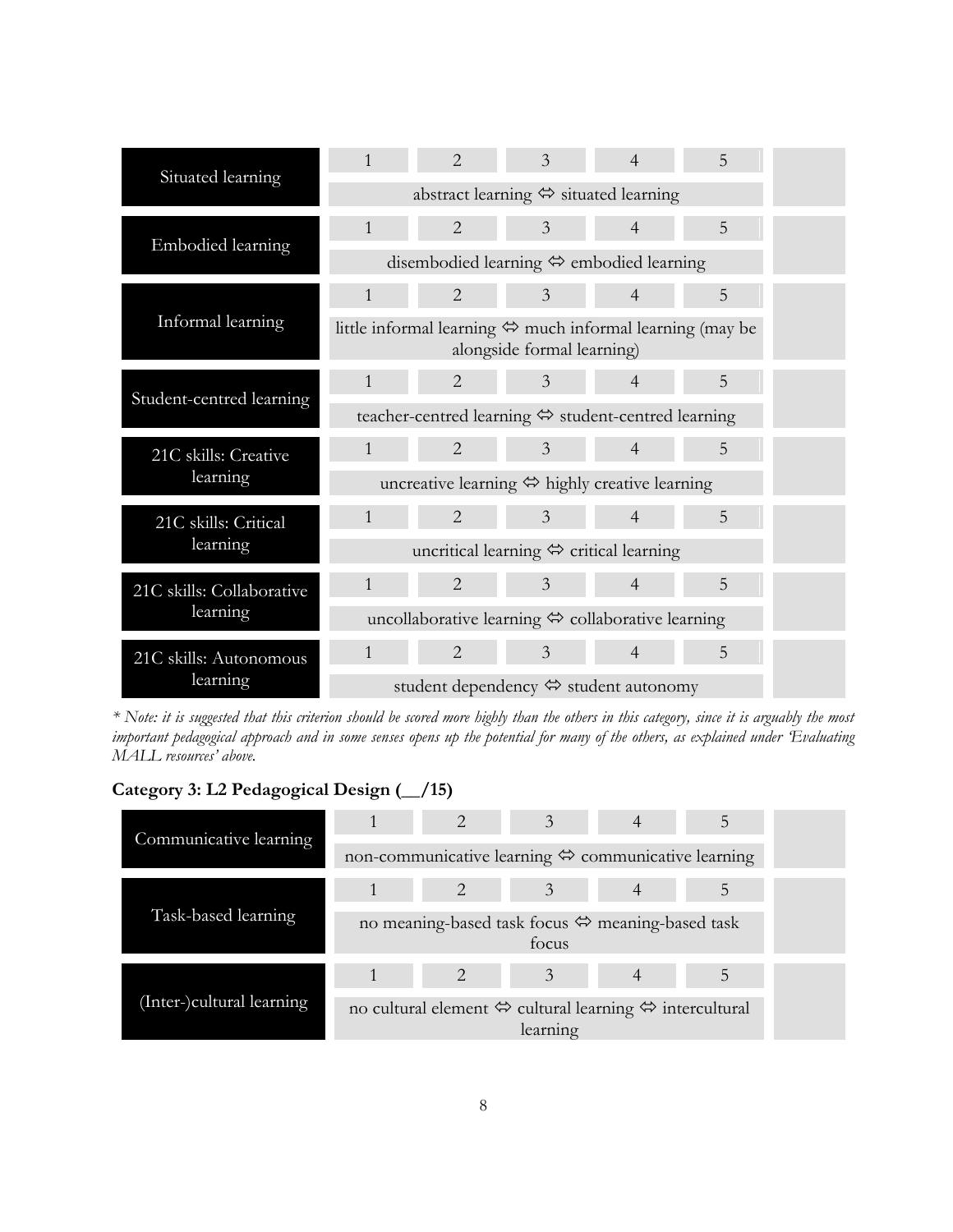



## **Applying the framework**

Although many MALL materials are relatively cheap to purchase (think of the many apps for sale for no more than a couple of US dollars) or freely available (such as AR browsers), their implementation can require a significant investment of time and energy. With the potential for linking formal in-class learning with informal out-of-class learning, emphasising situated learning, and enhancing learner autonomy – to name only some of the possible benefits – teachers may need to accommodate to new ways of teaching and supporting learning, and to acquire or the necessary accompanying technical skills.

For this reason, it is important to weigh the benefits of adoption against the possible investment of time and resources. This includes the pedagogical benefits as outlined in our framework above, but it may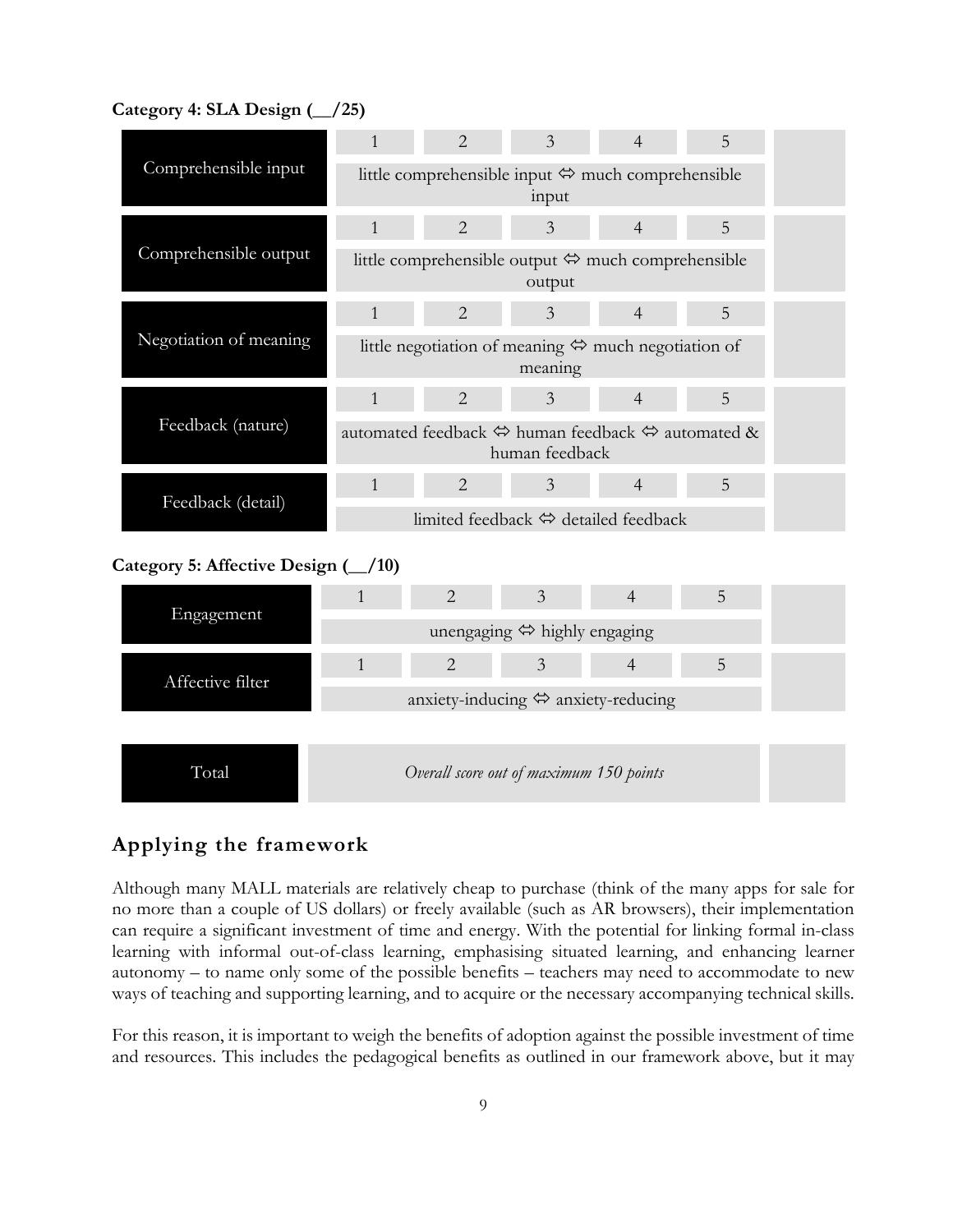also be important to consider the practical or 'organisational' affordances of MALL resources, as outlined by Reinders & White (2010). These include, for example, the extent to which the resources improve *access* to learning opportunities, especially for learners who otherwise have little or no such access (e.g., learners in developing contexts, rural learners, disabled learners, or even learners with busy job and family schedules). Other organisational benefits include the possibility of learners communicating with peers outside formal institutional settings and teachers monitoring students' engagement with learning opportunities (e.g., through recording completion of MALL modules).

As with any evaluation, the above framework can be applied before, during and after use of the resources (Breen, 1989). When a decision is made to use MALL resources, it is in fact essential to evaluate them not only prior to use but during and after their use, as "long-term, systematic evaluations of materials … are generally considered to be successful" (Tomlinson, 1998, p.5). These evaluations include "formative decisions for improvement through supplementation or adaptation and [sensitising] teachers to their own teaching and learning situation" (Nedkova, 2000, p.210). With MALL resources, which are likely to be new to many teachers, such evaluations are important in identifying potential and actual obstacles to use, and establishing professional development needs. These can also be uncovered through post-use evaluations that, in the case of MALL, can be particularly helpful in bringing to light technical issues, such as a lack of wireless coverage, privacy issues (Blyth, 2014), and institutional issues, such as a lack of clear policies on the use of mobile devices in class. Such evaluations can of course also include the learners (Masaharu, 1998) and their experiences with the resources.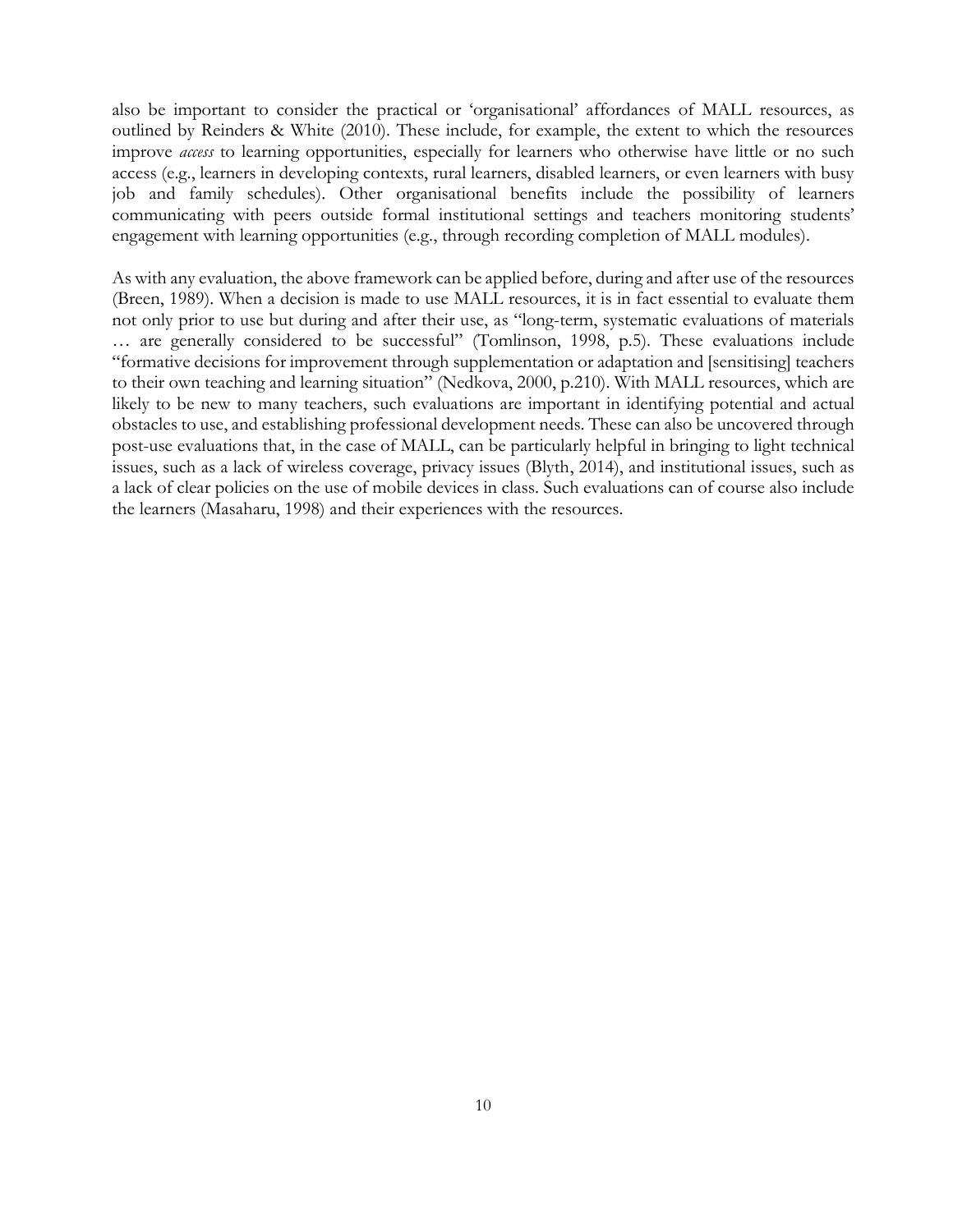#### **MALL evaluation – an example of a 'virtual campus tour' activity**

Description: in this activity, students at a university in Thailand create a virtual campus tour for foreign visitors. Students use augmented reality to annotate physical objects (buildings, natural features) with historical and practical information to help visitors navigate the campus. Working in teams, they leave both written and audio comments that are specific to each site.

#### Educational affordances: 41/50

The activity offers high affordances for local and global learning, mobility and social learning and somewhat less so for personal, episodic and extended learning, due to the fact that the activity is only carried out once, without follow-up.

#### General pedagogical design: 37/50

The activity is constructivist and situated in nature, and encourages collaborative learning. Although it involves some embodied, informal, student-centred, creative, critical and autonomous learning, these are not its primary focus.

#### Pedagogical design: 12/15

The activity is communicative in nature, involves carrying out a task, and encourages students to consider the intercultural element in the production of their tour.

#### SLA design: 15/25

Opportunities for comprehensible input, output and negotiation of meaning are limited to the interaction among the students. Feedback is implicit in that it can only be measured by the target users' experience of taking the tour.

#### Affective design: 9/10

The activity is new for the students and involves using English for real-life purposes, something that many will not be used to.

Total score: 111/150

Practical comments: the activity requires smartphones, but these can be shared among students (1 per 4) and internet connectivity. They also require students, and their teacher, to know how to use an augmented reality app. Some pre-teaching may be required. The skills that students develop will be transferable.

### **Conclusion**

We hope to have shown that MALL carries the potential to enhance language teaching and learning in line with recent pedagogical thinking and SLA research, and that this potential can be identified and approximately quantified when deciding whether to adopt, adapt or reject MALL resources in particular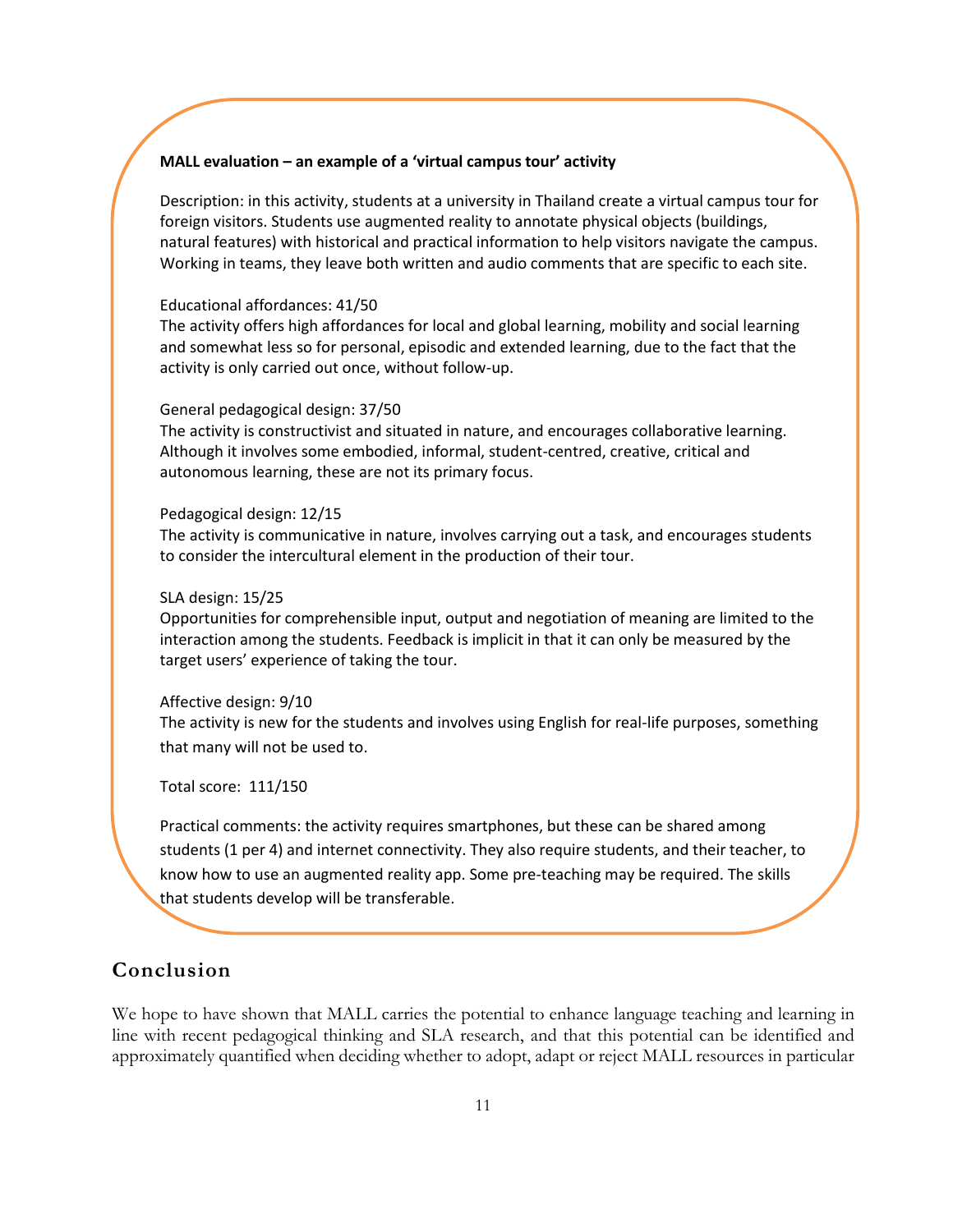teaching contexts. The framework we have introduced above foregrounds educational affordances, general pedagogical approaches, L2 pedagogical approaches, SLA principles, and affective factors. While primarily designed for evaluation, the principles in our framework could also be used to guide the development of mobile materials and mobile activities. On the other hand, although our framework covers many pedagogical elements, it does not include any measurement of learning outcomes, which should be considered after initial implementation. Moreover, while our framework focuses on pedagogical evaluation, organisational affordances also need to be considered. Through a consistent, wide-ranging approach to evaluation, ideally in each of the pre-, during- and post-implementation phases, our understanding of the ways in which MALL resources can support the language teaching and learning process will be greatly enhanced.

### **References**

- Barber, M., Donnelly, K., & Rizvi, S. (2012). *Oceans of innovation: The Atlantic, the Pacific, global leadership and the future of education.* London: IPPR. http://www.ippr.org/images/media/files/publication/2012/09/oceans-ofinnovation\_Aug2012\_9543.pdf
- Beatty, K. (2013). Beyond the classroom: Mobile learning in the wider world. *The International Research Foundation for English Language Education.* http://www.tirfonline.org/english-in-theworkforce/mobile-assisted-language-learning/beyond-the-classroom-mobile-learning-the-widerworld/
- Beres, D. (2011). Mobile-Assisted Language Learning from the Student Perspective: Encouraging Effective Language Learning Strategies Outside of the Classroom."*Academic Podcasting and Mobile Assisted Language Learning: Applications and Outcomes.* Hershey: IGI Global, 93-110.
- Blake, R.J. (2008). *Brave new digital classroom: Technology and foreign language learning.* Washington, DC: Georgetown University Press.
- Blodget, H., et al. (2013).
- Branden, K. van den, Bygate, M. & Norris, J. M. (Eds.) (2009). *Task-based Language Teaching: A Reader*. Amsterdam: John Benjamins.
- Breen, M. (1989) 'The evaluation cycle for language learning tasks' in P. Rea-Dickins and K. Germaine (eds). Evaluation. Oxford: Oxford University Press.
- Burston, J. (2013). Mobile-assisted language learning : a selected annotated bibliography of implementation studies 1994 – 2012. *Language Learning & Technology*, *17*(3), 157–225.
- Burston, J. (2014). MALL: The pedagogical challenges. *Computer Assisted Language Learning, 27*(4), 344- 357.
- Chen, X-B. (2013). Tablets for informal language learning: Student usage and attitudes. Language Learning & Technology, *17*(1), 20-36.
- Comas-Quinn, A., Mardomingo, R., & Valentine, C. (2009). Mobile blogs in language learning: Making the most of informal and situated learning opportunities. *ReCALL, 21*(1), 96-112.
- Coyle, D., Hood, P., & Marsh, D. (2010). *CLIL: Content and Language Integrated Learning.* Cambridge: Cambridge University Press.
- Dennen, V., & Hao, S. (2014). Paradigms of use, learning theory, and app design. In C. Miller & A. Doering (Eds.), The new landscape of mobile learning: Redesigning education in an app-based world. New York: Routledge.
- Driver, P. (2012). Pervasive games and mobile technologies for embodied language learning. *International Journal of Computer-Assisted Language Learning and Teaching, 2*(4), 50-63.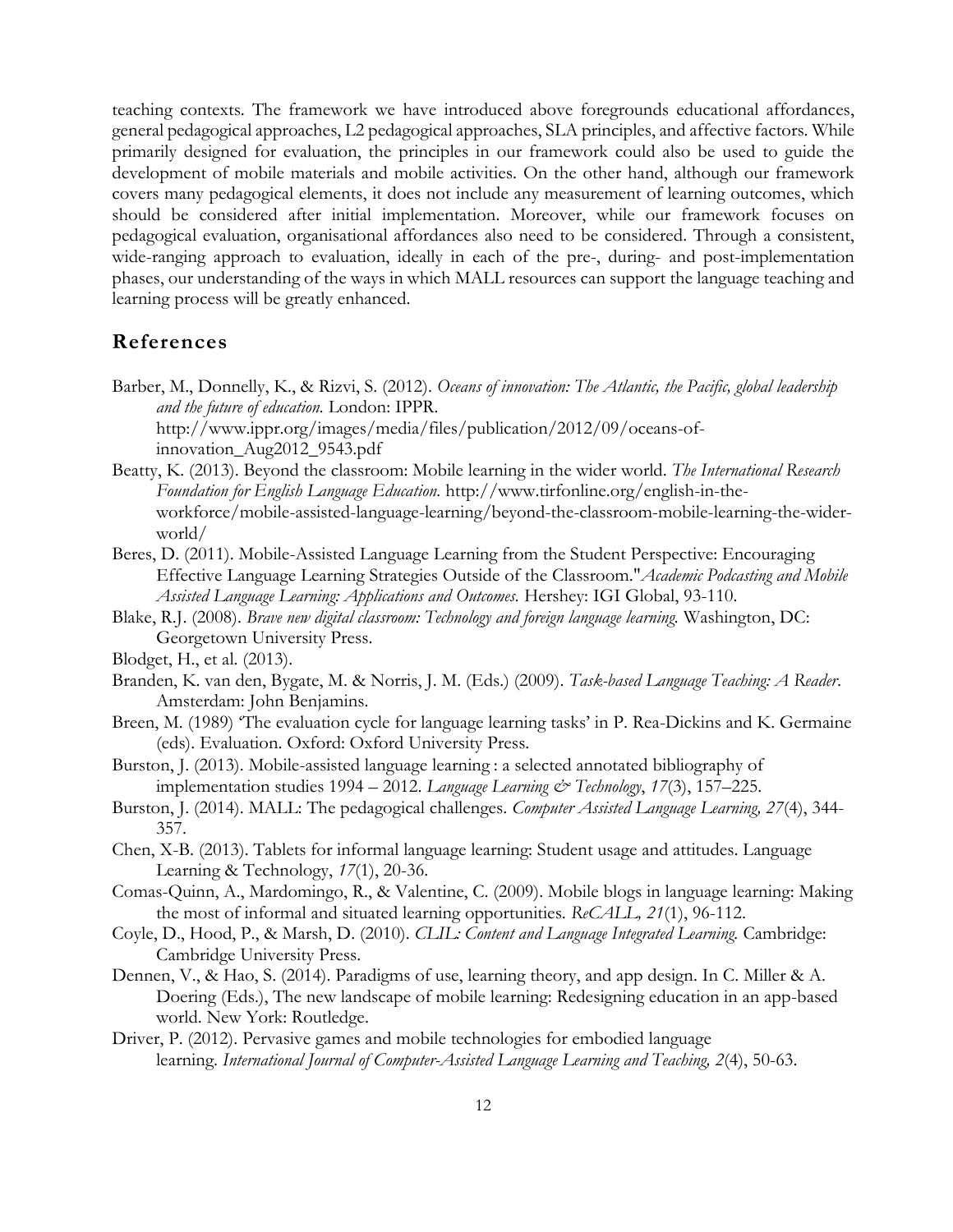*The Economist.* (2012, November 21). Live and unplugged. http://www.economist.com/news/21566417-2013-internet-will-become-mostly-mobilemedium-who-will-be-winners-and-losers-live-and

- Edge, D., Searle, E., Chiu, K., Zhao, J., Landay, J. (20110. MicroMandarin: Mobile Language Learning in Context. In: Proceedings of CHI 2011, pp. 3169-3178.
- Ellis, R. (2005). Principles of instructed language learning. *Asian EFL Journal Quarterly, 7*(3), 9-24. http://www.asian-efl-journal.com/September\_2005\_EBook\_ editions.pdf
- Garcia, A. (Ed.). (2014). Teacher agency and connected learning. In C. Garcia (Ed.), *Teaching in the connected learning classroom* (pp.6-9)*.* Irvine, CA: Digital Media and Learning Research Hub. http://dmlhub.net/publications/teaching-connected-learning-classroom
- Gee, J.P. (2013). *The anti-education era: Creating smarter students through digital learning.* New York: Palgrave Macmillan.
- Herrington, A., Herrington, J., & Mantei, J. (2009). Design principles for mobile learning*.* In J. Herrington, A. Herrington, J. Mantei, I. Olney & B. (Eds.), *New technologies, new pedagogies: Mobile learning in higher education* (pp.129-138). Faculty of Education, University of Wollongong.University of Wollongong Research Online: Faculty of Education - Papers. http://ro.uow.edu.au/edupapers/88
- Hockly, N. (2013). Designer learning: The teacher as designer of mobile-based classroom learning experiences. *The International Research Foundation for English Language Education.* http://www.tirfonline.org/english-in-the-workforce/mobile-assisted-languagelearning/designer-learning-the-teacher-as-designer-of-mobile-based-classroom-learningexperiences/
- Khan, S. (2012). *The one world schoolhouse: Education reimagined.* London: Hodder & Stoughton.
- Klopfer, E., & Squire, K. (2008). Environmental Detectives: the development of an augmented reality platform for environmental simulations. *Educational Technology Research and Development, 56*(2), 203-228.
- Kukulska-Hulme, A., & Bull, S. (2009). Theory-based support for mobile language learning: Noticing and recording. *International Journal of Interactive Mobile Technologies, 3*(2), 12-18.
- Lave, J., & Wenger, E. (1991). *Situated learning: Legitimate peripheral participation.* Cambridge: Cambridge University Press.
- Masaharu, H. 1998. What do teachers really want from coursebooks?" in B. Tomlinson (ed.) Materials development in language teaching. Cambridge: Cambridge University Press.
- Meeker, M., & Wu, L. (2014, May 28). *Internet trends 2014 - Code Conference.*  http://www.kpcb.com/internet-trends
- Miller, C., & Doering, A. (Eds.). (2014). *The new landscape of mobile learning: Redesigning education in an appbased world*. New York: Routledge.
- Mishra, P., & Kereluik, K. (2011). *What is 21st century learning? A review and synthesis.* Presented at SITE 2011, Nashville, USA, March 7-11.

http://punya.educ.msu.edu/presentations/site2011/SITE\_2011\_21st\_Century.pdf

- Murray, O.T., & Olcese, N.R. (2011, November/December). Teaching and learning with iPads, ready or not? *TechTrends, 55*(6), 42-48.
- Nah, K.C., White, P., & Sussex, R. (2008). The potential of using a mobile phone to access the internet for learning EFL listening skills within a Korean context. *ReCALL, 20*(3), 331-347.
- NCTE. (2013). *The NCTE definition of 21st century literacies.* Position statement. [Adopted February 15, 2008; updated February, 2013.] http://www.ncte.org/positions/statements/21stcentdefinition